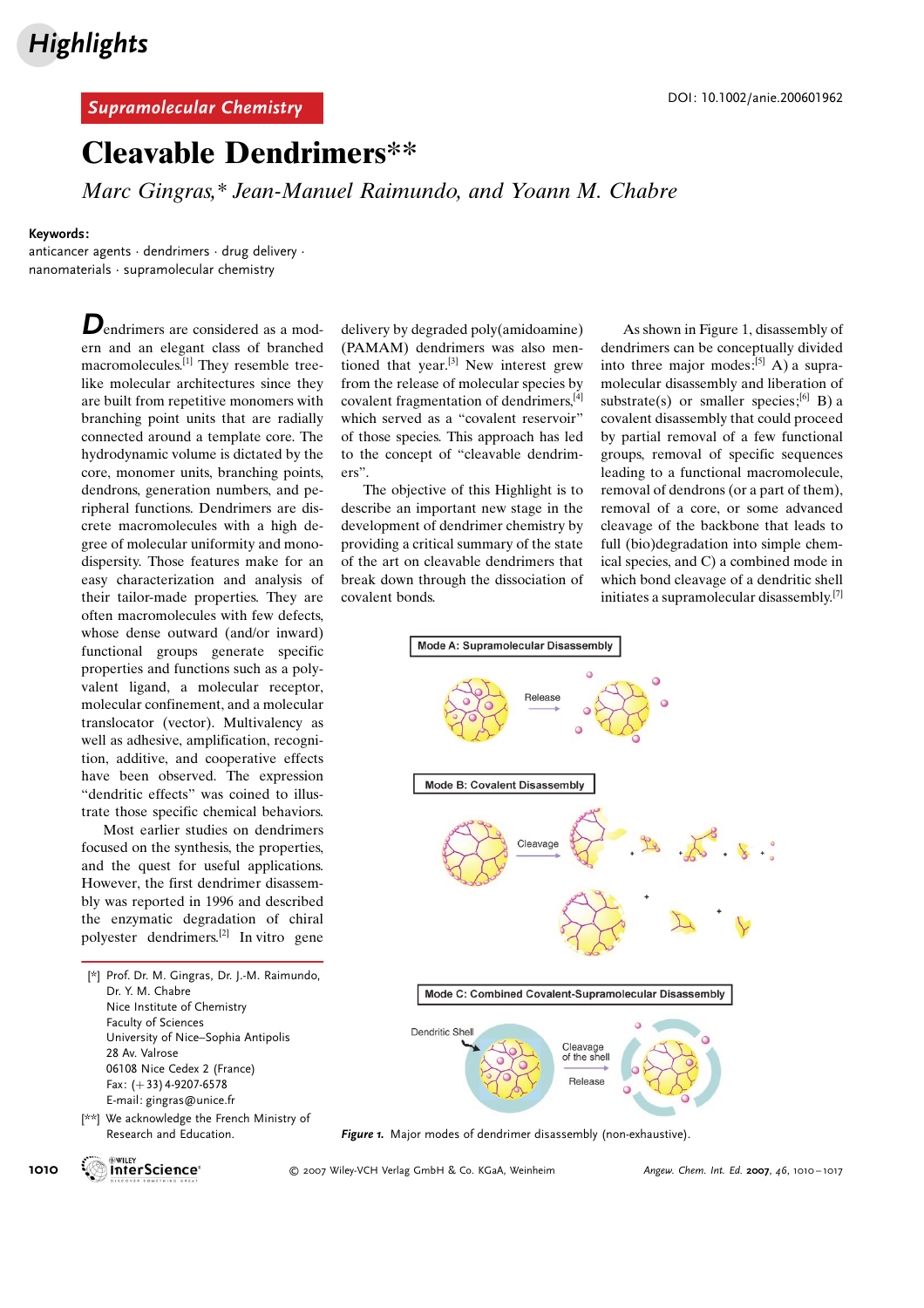ceived as a promising class of drug scaffolds because they are well defined, monodisperse, readily soluble in solvents, and well characterized. In contrast, it was reported that polydispersity and reproducibility in the preparation of functionalized hyperbranched or linear polymers may lead to irreproducible pharmacokinetic behaviors as a result of the variation in the molecular-weight

Cleavable dendritic backbones are often derived from polyamides, PAMAMs, polyesters, or polyethylene glycols (PEGs). The constitutive units are often PEG as well as succinic or glutamic acids. The main cleavable functionalities are amides, esters, and carbamates. The last two are preferred because of their higher rates of hydrolysis. Until now, only a few therapeutic studies have been achieved, but it is known that molecular size and branching determines whether a cellular uptake mechanism can occur by an endosomal process. Furthermore it is known that enhanced permeation-and-retention (EPR) phenomena in tumors is physically favorable compared to normal cells if the macromolecular size is sufficiently high for long blood circulation times and there is a decreased rate of renal filtration. In other words, there is a physical accumulation of the drug in a tumor because of the less-efficient lymphatic drainage and more permeable endovascular tissues. Biocompatibility must also be ensured by some degradation and renal elimination, which depend on the generation number and degree of branching.[22] Neutral or anionic components in dendrimers are preferred over cationic ones because of

distribution profile.

Table 1: Non-exhaustive list of applications related to cleavable dendrimers and cleaving methods.

| Approx. dates of in-<br>tense activities | Applications                                                                                                         | Cleaving methods                                                                               |
|------------------------------------------|----------------------------------------------------------------------------------------------------------------------|------------------------------------------------------------------------------------------------|
| 1996                                     | first gene transfer with degraded dendrimers and enzymatic cleavage hydrolytic, pH dependent<br>of dendrimers        |                                                                                                |
| 2004                                     | glycodendrimers-solid-phase synthesis                                                                                | hydrolytic, photolytic, metal-catalyzed                                                        |
| 2002-2006                                | degradable biocompatible materials                                                                                   | photolabile, enzymatic, hydrolytic                                                             |
| $2003 -$                                 | tissue repairs, ocular sealant for sutureless eye surgery                                                            | biodegradation, hydrolytic                                                                     |
| 2002-2006                                | anticancer, chemotherapeutics, drug-release polytherapy, drug solu-<br>bilization, prodrugs, drug nanocarriers, etc. | enzymatic, catalytic antibodies, hydrolytic, metal-<br>mediated, photolabile, chemical trigger |
| 2003                                     | fundamental studies (chemical adaptor units, chemical triggers)                                                      | redox, hydrolytic, photolabile, enzymatic, metal-cata-<br>lyzed, etc.                          |
| 2000                                     | chemically amplified photoresists                                                                                    | photolabile                                                                                    |
| 2002-2003                                | monomolecular imprints                                                                                               | hydrolytic                                                                                     |
| 2005                                     | fragrance release                                                                                                    | hydrolytic                                                                                     |

This Highlight will focus on the cleavage of covalent bonds (modes B and C).

In 2003/2004, three research groups independently published some "chemical adaptors units"<sup>[8]</sup> that were designed to release a drug from dendrimers. It definitively launched the field of "cleavable dendrimers" and the disassembly of dendritic backbones.[9] In analogy to polymers, it could be compared to depolymerization. Those chemical adaptors incorporated a specific functional sequence that triggered a cascade cleavage of the dendrimer in a linear or in a geometric way by using an external stimulus (Scheme 1). The latter could be a pH variation, $[10]$  a photochemical reaction,<sup>[11]</sup> transition metals,<sup>[12]</sup> enzymes $^{[2,13]}$  (hydrolytic enzymes of esters, amides, and carbamates), catalytic antibodies,  $[14]$  a redox reaction,  $[15]$  or a thermal process.

As shown in Table 1, recent applications of cleavable dendrimers $[4,16-20]$  are found in drug and gene delivery, pHresponsive devices, smart materials, (bio)degradable materials, release of fragrances and flavors, tissue repairs, supramolecular nanocontainers, diagnostic and imaging, molecular imprints, and photoresists.

Anticancer chemotherapeutics<sup>[21]</sup> are by far the main representative use of cleavable dendrimers. The concepts of cell targeting, polytherapy, drug solubilization, macromolecular prodrugs, and drug nanocarriers are found in most examples. Dendrimers are now per-



Scheme 1. Chemical adaptor units and the external stimuli involved in a cleavage reaction. The arrows represent the initiating parts of the cascade reactions and the dashed lines indicate the bonds that are cleaved (adapted from Ref. [4]). TFA=trifluoroacetic acid, TEA=triethylamine.

Angew. Chem. Int. Ed. <sup>2007</sup>, <sup>46</sup>, 1010 – 1017 2007 Wiley-VCH Verlag GmbH & Co. KGaA, Weinheim [www.angewandte.org](http://www.angewandte.org) 1011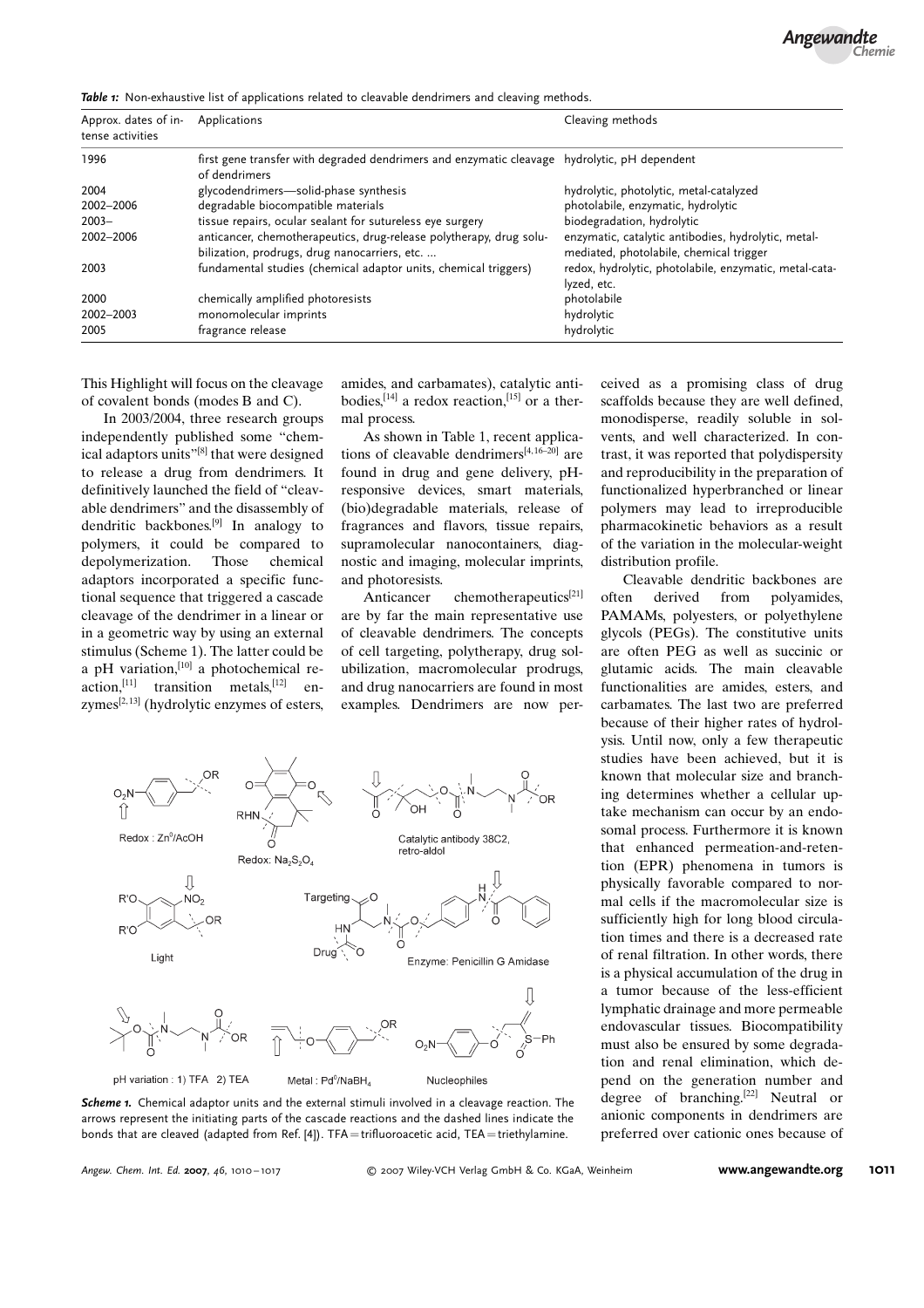# **Highlights**

their lower toxicity and avoidance of cell **lyses** 

Some reports on polyester dendrimers with low cytotoxicity are some of the most advanced studies on the biological evaluation of dendrimers for drug deliverv.<sup>[16, 23, 24]</sup> Their degradation in vitro, their toxicity, and their in vivo biodistribution in mice were studied using radiolabeling (radioidination), which indicated some accumulation of those macromolecules in the liver and intestines for dendrimers of generation 1, but not in other organs such as heart, lungs, spleen, or stomach. No other generations showed any accumulation. The clearance rate in the blood circulation was faster for smaller polyesters, but a higher macromolecular weight (> 30 000– 40 000 Da) and branching helped for longer plasma circulation times. According to a model of renal filtration through glomerular pores and EPR effects, the accumulation of the dendrimer in tumors is significant in this case. They represent the first systematic studies between the molecular weight/architectures of dendrimers and pharmacokinetics for well-defined macromolecules. An interesting study on the biodistribution and persistence of [3H]PAMAM dendrimers in organ/tumor was achieved. In mice having B16 melanoma or DU145 human prostate cancer, the dendrimers were mainly localized in the lungs, liver, and kidneys, followed by tumors, heart, pancreas, and spleen.[25]

A few representative examples of some anticancer dendritic prodrugs are given below. The drugs involved are: doxorubicin, methotrexate (MTX), camptothecin, etoposide, 5-fluorouracil (5-FU), and paclitaxel (taxol).

A few systems combined the supramolecular encapsulation of a drug and its release after cleavage of some of the covalent bonds of the dendritic shell (Figure 1, mode C).<sup>[7]</sup> Micelles made from such dendrimers enabled the delivery of doxorubicin (Scheme 2).<sup>[10c]</sup> This system comprised a PEG polymer coupled to a dendritic wedge having cleavable ester and carbamate groups as well as a shell of ketal/acetal functional groups. The drug could be delivered after hydrolysis of the ketal/acetal functions under mild acidic conditions, similar to the pH present in endosomes, with the hope of obtaining better delivery to the cancer cells. Other studies made use of polyglycerol or poly(ethyleneimine) (PEI) dendrimers functionalized with ketals or imines that could also be hydrolyzed after reactions of the dendritic shell.[7a] Of the covalent prodrug systems, metothrexate conjugates made from either PAMAM–MTX dendrimers or benzyl ether–MTX dendrimers were reported as a statistical mixture.<sup>[26]</sup>

The concept of cancer tritherapy<sup>[14]</sup> was reported in an elegant study in which camptothecin, doxorubicin, and etoposide were attached to a single chemical adaptator unit (Scheme 3). By triggering the degredation process with catalytic antibody 38C2, it was possible to release three different drugs from the same scaffold in a cascade reaction starting from a single chemical event (a retro-aldol reaction). The heterodendritic trimeric prodrug was more potent than individual monomeric drugs when incubated with the antibody. This study was an extension of a similar bioactivation method in which self-immolative heterodendritic produgs were used in bitherapy.[14]

De Groot et al. introduced "cascade-release dendrimers" with an amazing self-eliminating chemical adaptator unit that liberated paclitaxel (taxol; Scheme 4).<sup>[8c, 13i]</sup> The reduction of a nitro to an amino group served as a redox trigger to release paclitaxel molecules (taxol). Majoros et al. reported another study on PAMAM dendrimers conjugated with taxol, fluorescein isothiocyanate (for imaging), and folic acid (for targeting). The dendrimer bioactivities were tested in vitro against some cancer cells.[13b]

A dendritic doxorubicin prodrug was synthesized as a conjugate from a three-arm PEG core and polyester dendrons (Scheme 5).[27] An acid-labile hydrazone linkage with doxorubicin was demonstrated. This system had a stable polymeric backbone, low polydispersity, water solubility, and negligible toxicity. Biological evaluations were achieved



Scheme 2. A doxorubicin polvester dendrimer complex with a cleavable acetal shell for liberating the anticancer drug (based on Ref. [10c]).

1012 [www.angewandte.org](http://www.angewandte.org) 2007 Wiley-VCH Verlag GmbH & Co. KGaA, Weinheim Angew. Chem. Int. Ed. <sup>2007</sup>, <sup>46</sup>, 1010 – 1017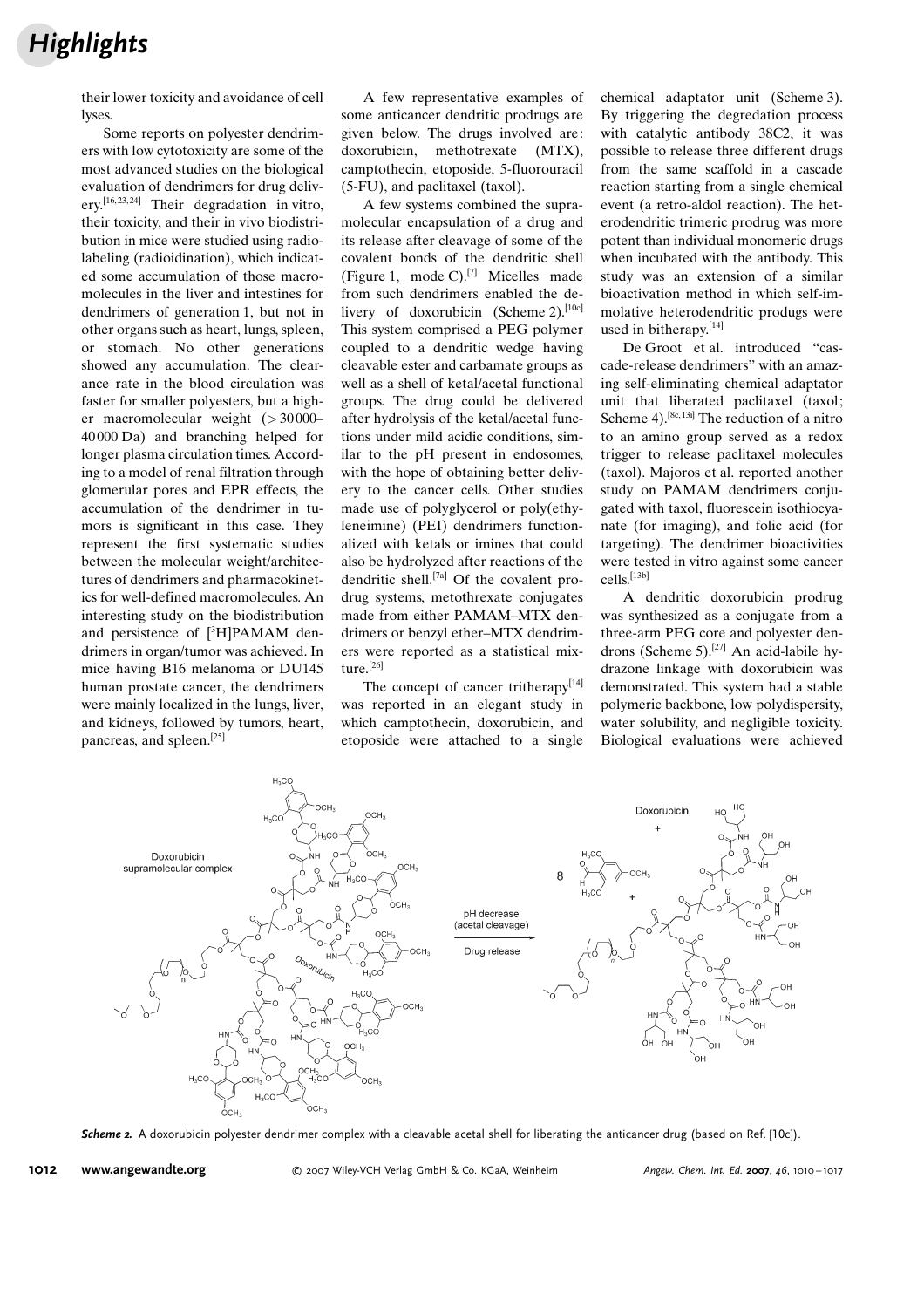

Scheme 3. A heterodendritic dendrimer prodrug that demonstrates tritherapy by the simultaneous delivery of three anticancer drugs by using the catalytic antibody 38C2 as the trigger (based on Ref. [14a]).



Scheme 4. Cascade-release dendrimer liberating four paclitaxel (taxol) leaving groups upon reduction (based on Ref. [8c]). Bz = benzoyl.

in vitro and in vivo (with mice), and cell viability, biodistribution, and the use of confocal microscopy were discussed.

5-Fluorouracil (5-FU) is a classic anticancer drug for the treatment of colon cancer. PAMAM dendrimers were used as a molecular scaffold for making a 5-FU conjugate prodrug.<sup>[10d]</sup>

A recent model for diagnostic and imaging was based on a biodegradable drug carrier from the coupling of PAMAM or PEI dendritic cores, poly(l-glutamic acid) as the arms, folic acid moieties for targeting cancer cells, and a near-infrared absorbing indocyanine dye.[13c] The resulting conjugate polymers could be degraded by the endosomal enzyme cathepsin B, and bound selectively to tumor cells expressing folate receptors. Fluorescence microscopy was used for imaging. Radioiodination and fluorescence confocal microscopy also demonstrated that the dendritic structure incorporating doxorubicin was located in cancer cells.<sup>[10c]</sup>

Besides anticancer therapy, the antiinflammatory naproxen drug was covalently bound to a PAMAM core to make a polyester or a polyamide dendritic prodrug that could be cleaved by esterases in plasma or by a variation in the pH value. This study confirmed that the amide linkage was too unreactive for a slow release of the drugs, although the ester functions were slowly cleaved after many hours.<sup>[10a]</sup>

Biodegradable materials are important for biomedical applications, for example, in the repair of cartilage tissue.<sup>[28]</sup> However, the high water content, biocompatibility, and rate of degradation of the matrix material must be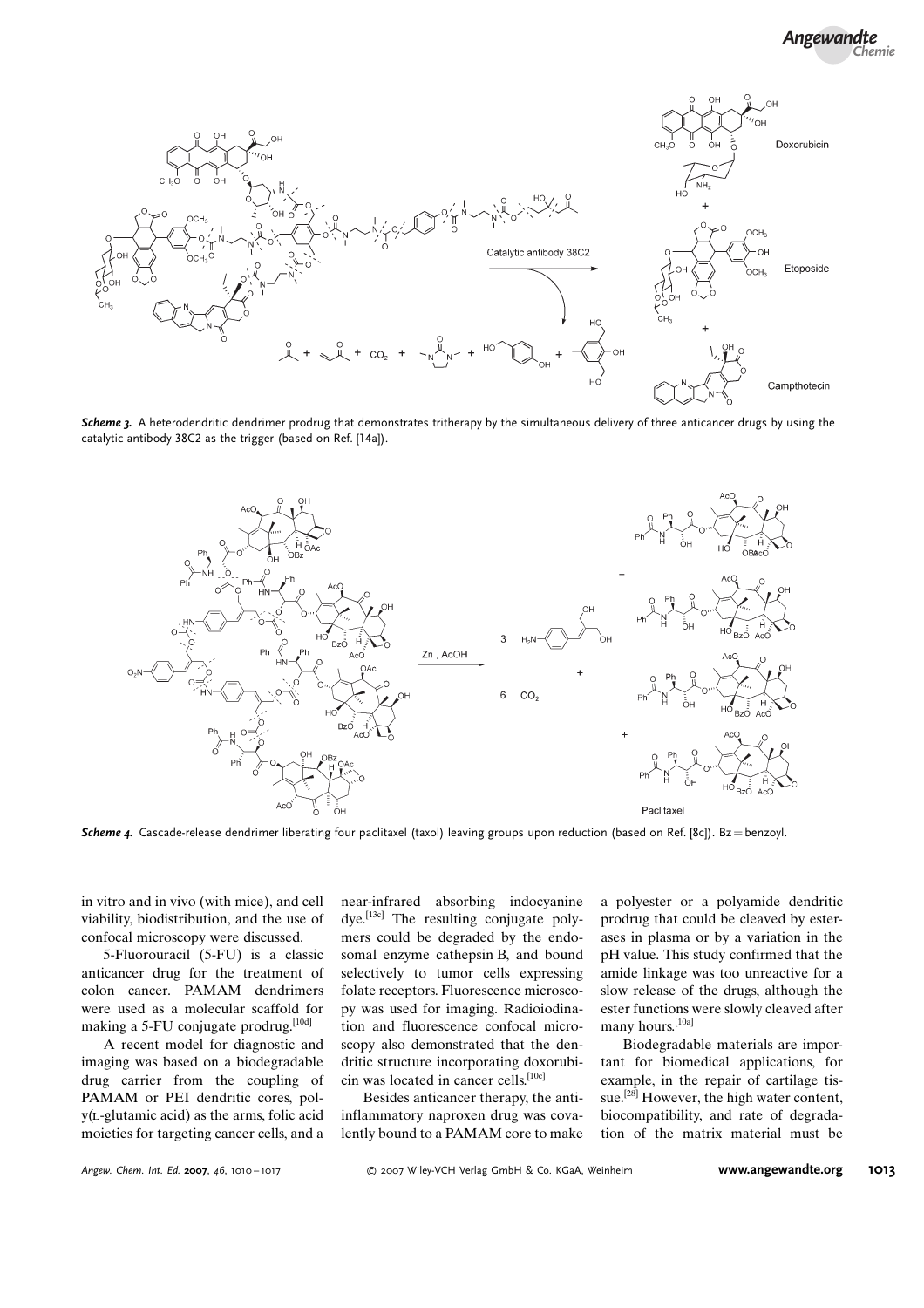## **Highlights**



**Scheme 5.** A cleavable polyester–PEG dendrimer as a macromolecular doxorubicin prodrug.<sup>[27]</sup>

tuned to the synthesis of the extracellular matrix. The role of photo-cross-linkable biodendrimer-based hydrogel scaffolds was promoted as a means to use methacrylated dendrimers for increasing the cross-linking and to avoid swelling in the solvent, which could be detrimental to the adjustment of precise geometric entities. Multiple branching of a  $PEG<sub>3400</sub>$  core to polyester wedges produced a dendrimer that underwent considerable degradation before the cross-linked network broke down, thus providing materials with a better mechanical strength. In a similar application, Carnahan and Grinstaff used methacrylated biodendrimer wedges and PEG; this system assisted in the repair of corneal tissue by acting as an ocular sealant for sutureless eye surgery.<sup>[29, 30]</sup>

Branched, cleavable polyamides have also been used for the release of the fragrances citronellol and L-menthol (Scheme 6). The combination of amide functions incorporated in a dendritic backbone and covalent attachment of the organoleptic compounds through ester functional groups enable several enzymes to be used. In these specific cases, a lipase (Candida cylindracea) and a cutinase (Fusarium solani pisii) were chosen. Those investigations revealed a partial enzymatic cleavage of the ester functionalities, which became more difficult as the branching, the rigidity, or the bulkiness of the polyamide–fragrance conjugates increased.[31]



Scheme 6. Fragrance-release dendrimers liberating citronellol or L-menthol after ester hydrolysis by either a lipase or cutinase.<sup>[31]</sup>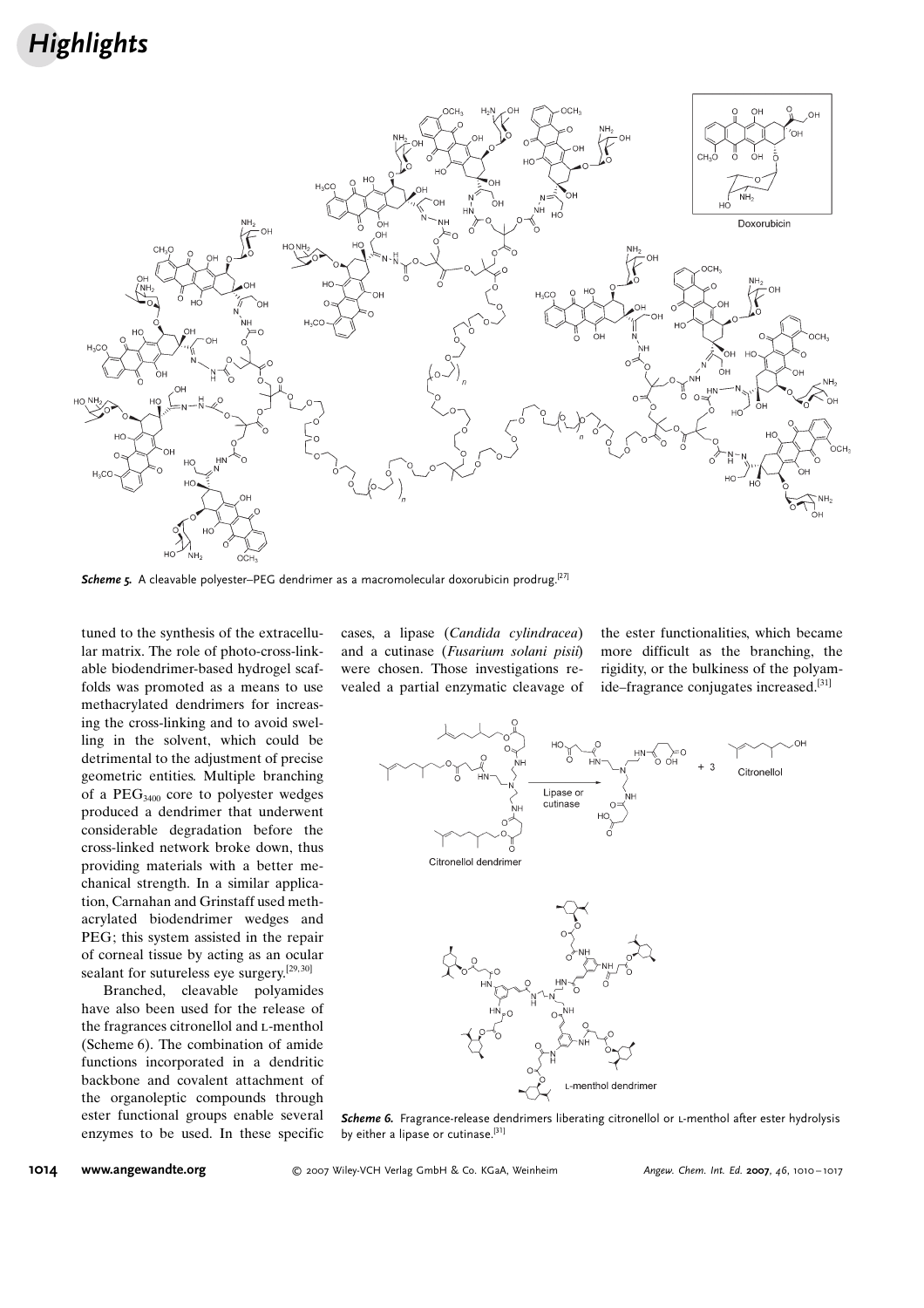Photoresist technology is used to fabricate electronic circuitry and DRAM (dynamic random access memories). The first example of chemically amplified lithography resist materials based on dendrimers was created by using dendrimers with thermally labile end groups (tert-butoxycarbonyl, tBoc). Lithography with conventional e-beam irradiation produced lines in the 50– 100 nm range. It is believed that the dendritic shape relative to the long polymeric chains is responsible for the increase in the resolution.[32]

Redox-driven shaving dendrimers used a redox stimuli (with  $Na<sub>2</sub>S<sub>2</sub>O<sub>4</sub>$ ) for cleaving peripheral substituted quinone end groups (Scheme 7).<sup>[15a]</sup> Reduction of the latter induced an intramolecular nucleophilic cyclization which led to the cleavage products.

A new concept called monomolecular imprinting, in which metathesis polymerization of homoallyloxy-terminated dendrimers was used for interdendron cross-linking and formation of a dendritic matrix incorporating a dendritic core (a porphyrin or trimesitoic acid) is shown in Figure 2.<sup>[33]</sup> The core can eventually be extracted after cleaving the ester functionalities to leave a molecular imprint of the core (a porphyrin or trimesoic acid). The beneficial features of this approach for the field of molecular imprinting rely on a dendritic scaffold that undergoes a controlled reversible metathesis polymerization that self-adjusts with the template because of the equilibrium and produces less defects in the imprints compared to classic molecular imprinting. The quantitative removal of the template is noteworthy in the field.

Combinatorial solid-phase synthesis of dendritic glycoclusters was described as a promising approach for studying cluster effects in glycobiology and in carbohydrate–protein interactions. A dendritic wedge containing peripheral galactoside units is presented in Scheme 8.<sup>[34]</sup> By using photochemistry,



Figure 2. General concept of monomolecular imprinting inside dendrimers (modified and reproduced with the kind permission from Ref. [33]).



Scheme 7. Redox-shaving dendrimers based on the reduction of quinone derivatives as chemical adaptator units (based on Ref. [15a]).



Scheme 8. Cleavage of a dendritic carbohydrate cluster with three types of orthogonally cleavable groups formed by solid-phase synthesis. The shaded circle represents the solid support.<sup>[34]</sup>

Angew. Chem. Int. Ed. <sup>2007</sup>, <sup>46</sup>, 1010 – 1017 2007 Wiley-VCH Verlag GmbH & Co. KGaA, Weinheim [www.angewandte.org](http://www.angewandte.org) 1015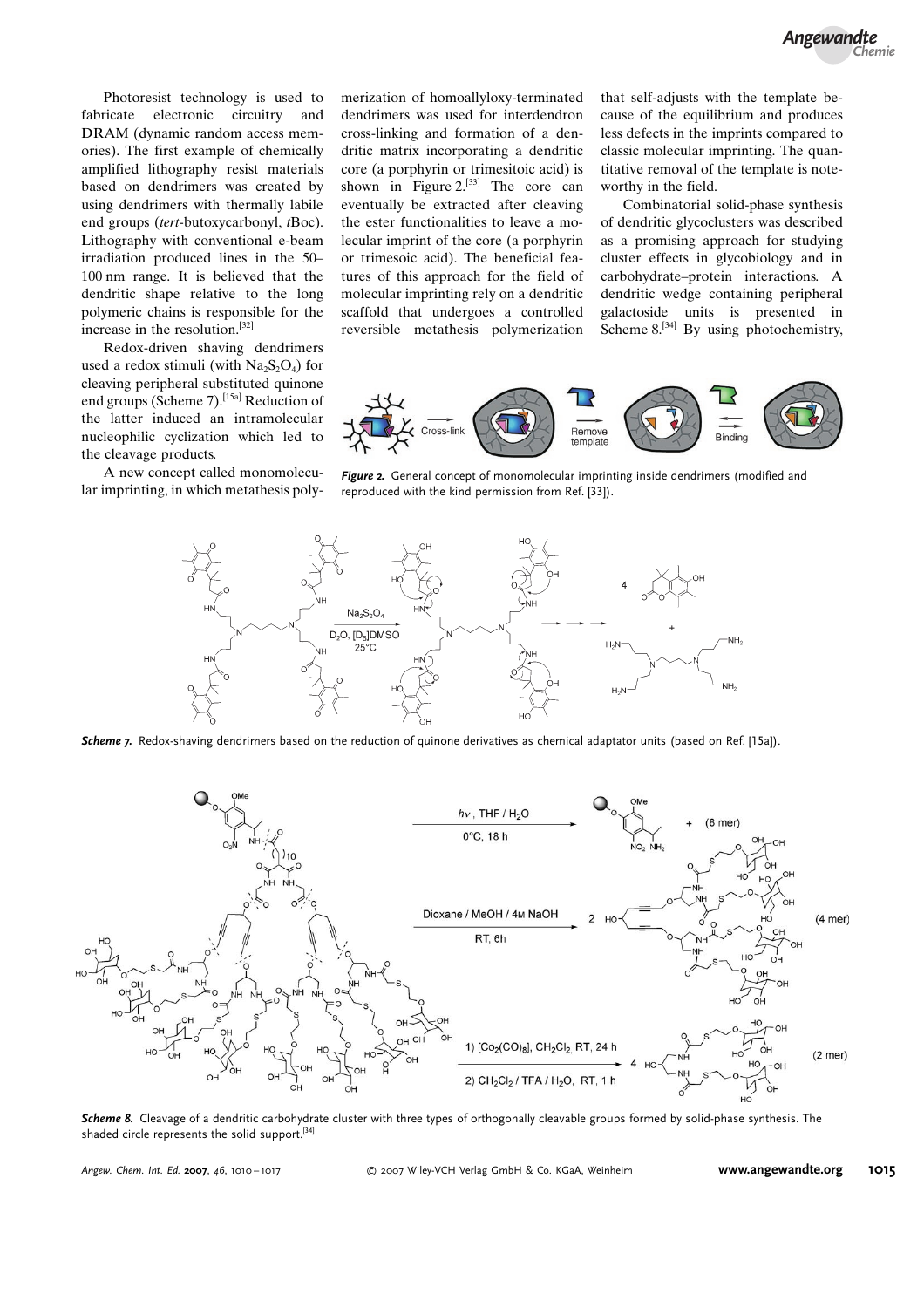## **Highlights**

it was possible to release the 8-mer glycodendrimer from the resin by dissociation of a covalent bond. A basic hydrolysis of the esters produced the 4 mer compounds. The propargyloxy group could be cleaved by using  $[C<sub>0</sub>(CO)<sub>8</sub>]$  to generate the 2-mer products. In short, orthogonal methods for the selective cleavage of the resin-bound glycodendrimer were demonstrated.

A new stage in the development of dendrimer chemistry was set by creating cleavable dendrimers with well-defined monodisperse structures. These features make them more attractive than dendritic polymers with high polydispersity. Some "chemical adaptor units" for dendrimer disassembly through cascade reactions that are triggered by several external stimuli, such as light, redox reactions, enzymes, and pH variation, were recently reported. Such results could be compared to "smart materials" already used in multiple applications, especially in the field of anticancer prodrugs and drug delivery. Recent biological evaluations are extremely encouraging in regard to some new modes of biodistribution, cell targeting, controlled release of drugs, and polytherapy, while taking advantage of the EPR effects. Dendrimers can be considered as covalent nanocarriers, where the properties of the molecular scaffold could be tailor-made. They have brought new insights into tissue repairs, diagnostics and imaging, molecular imprints, and photoresists. Cleavable dendrimers should bring a new dimension in the fields of nano-oncology, $[16]$  nanomedi $cine,$ <sup>[35]</sup> and (bio)nanotechnology, as well as supramolecular and materials chemistry.

Published online: December 29, 2006

- [1] a) "Dendrimers and Dendritic Polymers": Prog. Polym. Sci. (Eds.: D. A. Tomalia, J. M. Fréchet), Elsevier, Amsterdam, 2005; b) A. M. Caminade, J. P. Majoral, Acc. Chem. Res. 2004, 37, 341 – 348; c) "Dendrimers V: Functional and Hyperbranched Building Blocks, Photophysical Properties, Applications in Materials and Life Sciences": Top. Curr. Chem. (Eds.: C. A. Schalley, F. Vögtle), Springer, Berlin, 2003.
- [2] D. Seebach, G. F. Herrmann, U. D. Lengweiler, B. M. Bachmann, W. Amrein, Angew. Chem. 1996, 108, 2969 –

2972; Angew. Chem. Int. Ed. Engl. 1996, 35, 2795 – 2796.

- [3] M. X. Tang, C. T. Redemann, F. C. Szoka, Jr., Bioconjugate Chem. 1996, 7, 703 – 714.
- [4] General discussion: a) D. Shabat, J. Polym. Sci. Part A 2006, 44, 1569 – 1578; b) D. V. McGrath, Mol. Pharm. 2005, 2, 253 – 263; c) C. C. Lee, J. A. MacKay, J. M. J. Fréchet, F. C. Szoka, Nat. Biotechnol. 2005, 23, 1517 – 1526.
- [5] Supramolecular versus covalent mode: A. K. Patri, J. F. Kukowska-Latallo, J. R. Baker, Jr., Adv. Drug Delivery Rev. 2005, 57, 2203 – 2214.
- [6] a) A. D'Emanuele, D. Attwood,  $Adv$ . Drug Delivery Rev. 2005, 57, 2147 – 2162; b) D. K. Smith, Chem. Commun. 2006, 34 – 44.
- [7] a) R. Haag, F. Kratz, Angew. Chem. 2006, 118, 1218-1237; Angew. Chem. *Int. Ed.* **2006**,  $45$ ,  $1198 - 1215$ ; b) see Ref. [10c]; c) R. Haag, Angew. Chem. 2004, 116, 280 – 284; Angew. Chem. Int. Ed. 2004, 43, 278 - 282; d) M. Krämer, J.-F. Stumbé, H. Türk, S. Krause, A. Komp, L. Delineau, S. Prokhorova, H. Kautz, R. Haag, Angew. Chem. 2002, 114, 4426 – 4431; Angew. Chem. Int. Ed. 2002, 41, 4252 – 4256; e) J. F. G. A. Jansen, E. W. Meijer, E. M. M. de Brabander-van den Berg, J. Am. Chem. Soc. 1995, 117, 4417 – 4418; f) J. F. G. A. Jansen, E. M. M. de Brabander-van den Berg, E. W. Meijer, Science 1994, 266, 1226 – 1229.
- [8] a) D. Shabat, R. J. Amir, A. Gopin, N. Pessah, M. Shamis, Chem. Eur. J. 2004, 10, 2626 – 2634; b) A. Gopin, C. Rader, D. Shabat, Bioorg. Med. Chem. 2004, 12, 1853 – 1858; c) F. M. H. de Groot, C. Albrecht, R. Koekkoek, P. H. Beusker, H. W. Scheeren, Angew. Chem. 2003, 115, 4628 – 4632; Angew. Chem. Int. Ed. 2003, 42, 4490 – 4494; d) S. Li, M. L. Szalai, R. M. Kevwitch, D. V. McGrath, J. Am. Chem. Soc. 2003, 125, 10516-10 517; e) R. J. Amir, N. Pessah, M. Shamis, D. Shabat, Angew. Chem. 2003, 115, 4632 – 4637; Angew. Chem. Int. Ed. 2003, 42, 4494 – 4499; f) R. Madec-Lougerstay, J.-C. Florent, C. Monneret, J. Chem. Soc. Perkin Trans. 1 1999, 1369 – 1375.
- [9] E. W. Meijer, M. H. P. van Genderen, Nature 2003, 426, 128-129.
- [10] Among the many references: a) M. Najlah, S. Freeman, D. Attwood, A. D'Emanuele, Int. J. Pharm. 2006, 308, 175 – 182; b) X. Li, Y. Su, Q. Chen, Y. Lin, Y. Tong, Y. Li, Biomacromolecules 2005, 6, 3181 – 3188; c) E. R. Gillies, J. M. J. Fréchet. Bioconjugate Chem. 2005, 16, 361 – 368; d) R. X. Zhuo, B. Du, Z. R. Lu, J. Controlled Release 1999, 57, 249 – 257.
- [11] a) N. Nishiyama, A. Iriyama, W.-D. Jang, K. Miyata, K. Itaka, Y. Inoue, H. Takahashi, Y. Yanagi, Y. Tamaki, H. Koyama, K. Kataoka, Nat. Mater. 2005, 4, 934 – 941; b) J. R. R. Majjigapu, A. N. Kurchan, R. Kottani, T. P. Gustafson, A. G. Kutateladze, J. Am. Chem. Soc. 2005, 127, 12 458 – 12 459; c) I. Grabchev, R. Betcheva, V. Bojinov, D. Staneva, Eur. Polym. J. 2004, 40, 1249 – 1254; d) M. L. Szalai, D.V. McGrath, Tetrahedron 2004, 60, 7261 – 7266; e) I. Grabchev, V. Bojinov, J.-M. Chovelon, Polymer 2003, 44, 4421 – 4428; f) R. M. Kevwitch, D. V. McGrath, Synthesis 2002, 1171 – 1175; g) M. Smet, L.-X. Liao, W. Dehaen, D. V. McGrath, Org. Lett. 2000, 2, 511 – 513.
- [12] a) M. L. Szalai, R. M. Kevwitch, D. V. McGrath, J. Am. Chem. Soc. 2003, 125, 15 688 – 15 689; b) see Ref. [8d].
- [13] Among the many references: a) H. Yang, S. T. Lopina, J. Biomed. Mater. Res. Part A 2006, 76, 398-407; b) I. J. Majoros, A. Myc, T. Thomas, C. B. Mehta, J. R. Baker, Jr., Biomacromolecules 2006, 7, 572 – 579; c) P. Kolhe, J. Khandare, O. Pillai, S. Kannan, M. Lieh-Lai, R. M. Kannan, Biomaterials 2006, 27, 660 – 669; d) J. Khandare, P. Kolhe, O. Pillai, S. Kannan, M. Lieh-Lai, R. M. Kannan, Bioconjugate Chem. 2005, 16, 330 – 337; e) R. J. Amir, D. Shabat, Chem. Commun. 2004, 1614 – 1615; f) W. Tansey, S. Ke, X.-Y. Cao, M. J. Pasuelo, S. Wallace, C. Li, J. Controlled Release 2004, 94, 39 – 51; g) M. Ternon, M. Bradley, Chem. Commun. 2003, 2402 – 2403; h) D. A. Sarracino, C. Richert, Bioorg. Med. Chem. Lett. 2001, 11, 1733 – 1736; i) F. M. H. de Groot, W. J. Loos, R. Koekkoek, L. W. A. van Berkom, G. F. Busscher, A. E. Seelen, C. Albrecht, P. de Bruijn, H. W. Scheeren, J. Org. Chem. 2001, 66, 8815 – 8830.
- [14] Tritherapy: a) K. Haba, M. Popkov, M. Shamis, R. A. Lerner, C. F. Barbas III, D. Shabat, Angew. Chem. 2005, 117, 726 – 730; Angew. Chem. Int. Ed. 2005, 44, 716 – 720; bitherapy: b) M. Shamis, H. N. Lode, D. Shabat, J. Am. Chem. Soc. 2004, 126, 1726-1731; others: c) N. Pessah, M. Reznik, M. Shamis, F. Yantiri, H. Xin, K. Bowdish, N. Shomron, G. Ast, D. Shabat, Bioorg. Med. Chem. 2004,  $12$ ,  $1859 - 1866$ ; d) A. Cordüva, K. D. Janda, J. Am. Chem. Soc. 2001, 123, 8248 – 8259.
- [15] a) W. Ong, R. L. McCarley, Chem. Commun. 2005, 4699-4701; b) M. L. Szalai, D. V. McGrath, Polym. Prepr. 2004, 45, 110 – 111; c) see Ref. [8c].
- [16] N. G. Portney, M. Ozkan, Anal. Bioanal. Chem. 2006, 384, 620-630.
- [17] S. Svenson, D. A. Tomalia, Adv. Drug Delivery Rev. 2005, 57, 2106 – 2129.

1016 [www.angewandte.org](http://www.angewandte.org) **COMBANG ANGLIAN CONTREGITS Angew. Chem. Int. Ed. 2007, 46, 1010**-1017